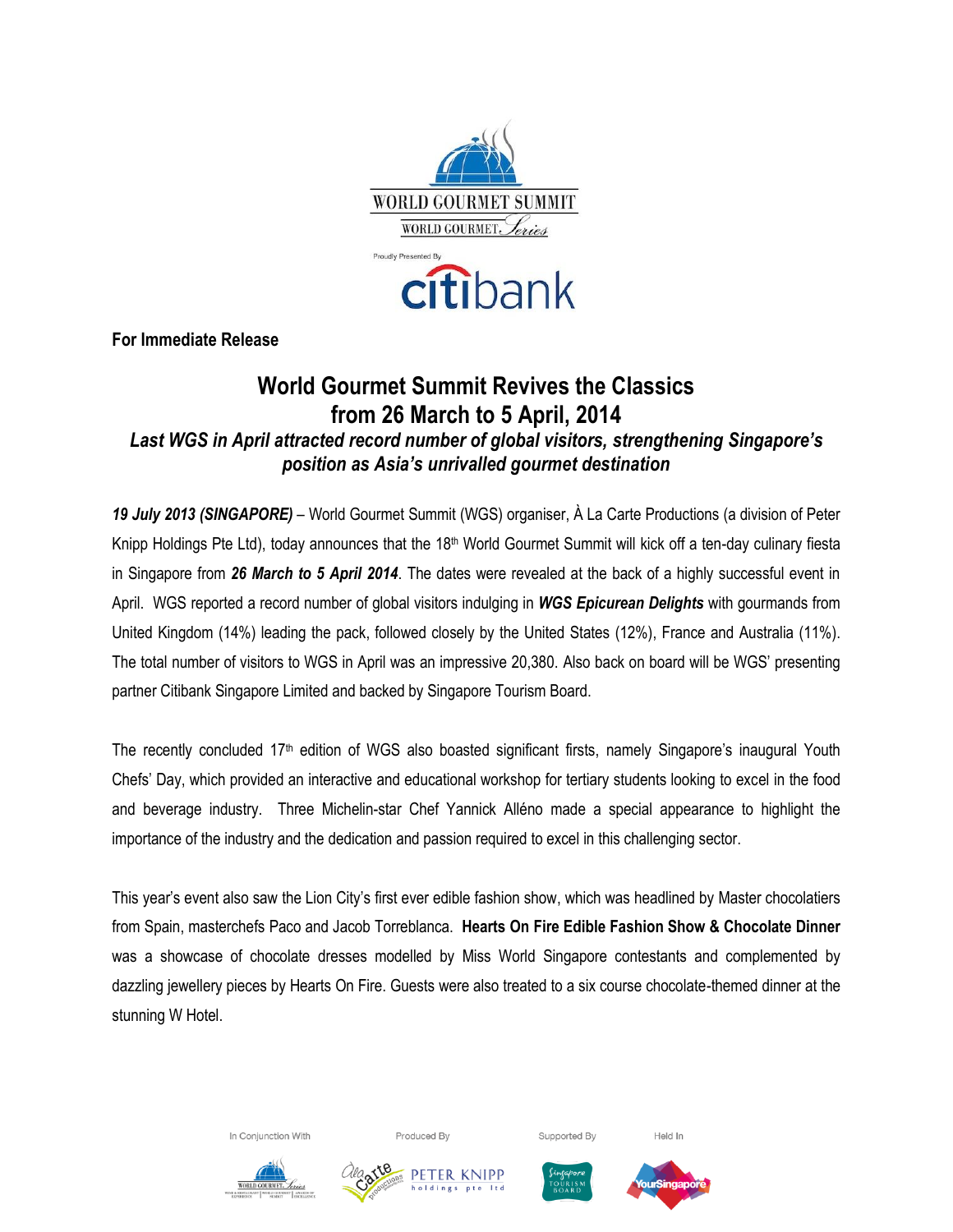Two other significant components of the event is the **World Gourmet Series Awards Of Excellence**, which is the benchmark for the food and beverage (F&B) industry in Asia through its recognition of only the very best in the industry across almost 30 categories – from best Chefs to the most innovative Pastry Chef. Giving back to society has become an integral part of WGS over the years as well. The WGS team raised an impressive S\$551,888 during the **13th World Gourmet Summit Charity** Dinner at the Fullerton Hotel, benefitting over 80 charities supported by the Community Chest, the fund-raising arm of National Council of Social Service (NCSS).

Peter A. Knipp, CEO of Peter Knipp Holding Pte Ltd, co-founder and creative force behind the World Gourmet Summit, said, "We are very proud of all we achieved during the 17<sup>th</sup> World Gourmet Summit. We presented to Singapore the best artisans from around the globe who have mastered their art in their distinct fields over decades. We are equally excited about surpassing our own goals and delivering an event like no other next year. We will be celebrating timeless classics and knowledge-based service that reflects excellence."

"This year's event also gave us an opportunity to listen to our diners, partners and sponsors. We will be adapting the next WGS based on their feedback and will bring back favourites such as the Citibank Gastronomic Jam Sessions, targeted workshops and intimate dinners. As always, we will unveil new headlining events in the coming months. A little innovation is essential in keeping WGS relevant and exciting over the years. "

--END--

# **BACKGROUND**

# **About the World Gourmet Summit**

The World Gourmet Summit is an international gastronomic extravaganza organised by À La Carte Productions (a division of Peter Knipp Holdings Pte Ltd), supported by the Singapore Tourism Board (STB), and presented by Citibank. The World Gourmet Summit will celebrate its 18th anniversary in 2014.

An annual epicurean festival that showcases the intricate craftsmanship of prestigious chefs; it is also an exposition of internationally acclaimed vintners. Encompassing a series of dazzling events like the vintner dinners and celebrity dinners, it is a gourmet spectacular specially crafted for discerning individuals who appreciate fine wines and gourmet cuisine.

Since 2000, the World Gourmet Summit has been raising funds through its annual Charity Dinners in support of the Community Chest, the fund-raising arm of the National Council of Social Service (NCSS). The charity dinners have raised over S\$5 million (approximately U\$3.9 million) with the generosity of its distinguished guests through table sales, charity auctions as well as donations.

In Conjunction With

Produced By

Supported By

Held In